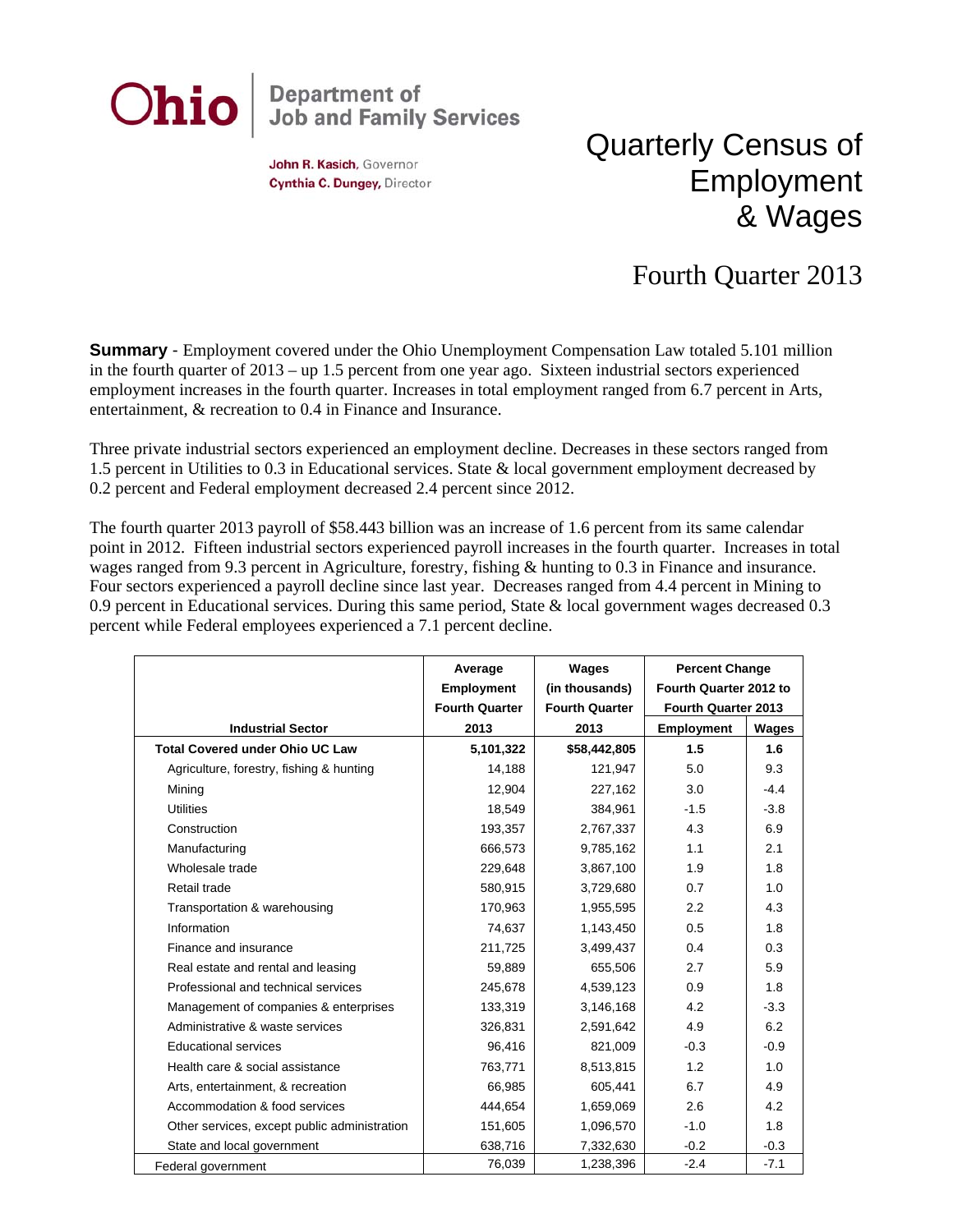All ten of Ohio's largest counties experienced employment increases from their fourth quarter 2012 levels. Increases ranged from 2.9 percent in Franklin County to 0.3 percent in Summit County.

Five of the ten largest counties experienced payroll increases since 2012. Payroll gains ranged from 3.1 percent in Franklin County to 0.1 percent in Lucas County. Payroll decreases in the fourth quarter of 2013 ranged from a high of 1.3 percent in Summit County to a low of 0.1 percent in Hamilton County.

|                                        | Average<br><b>Employment</b> | Wages<br>(in thousands) | <b>Percent Change</b><br>Fourth Quarter 2012 to |              |
|----------------------------------------|------------------------------|-------------------------|-------------------------------------------------|--------------|
|                                        | <b>Fourth Quarter</b>        | <b>Fourth Quarter</b>   | <b>Fourth Quarter 2013</b>                      |              |
| <b>Industrial Sector</b>               | 2013                         | 2013                    | <b>Employment</b>                               | <b>Wages</b> |
| <b>Total Covered under Ohio UC Law</b> | 5,101,322                    | \$58,442,805            | 1.5                                             | 1.6          |
| <b>Butler</b>                          | 141,589                      | \$1,555,691             | 1.0                                             | 1.3          |
| Cuyahoga                               | 699,856                      | \$9,156,287             | 0.7                                             | 0.2          |
| <b>Franklin</b>                        | 692,759                      | \$8,701,309             | 2.9                                             | 3.1          |
| <b>Hamilton</b>                        | 490,308                      | \$6,812,206             | 1.5                                             | $-0.1$       |
| Lorain                                 | 94,478                       | \$970,023               | 1.1                                             | $-0.2$       |
| Lucas                                  | 204,505                      | \$2,258,841             | 1.6                                             | 0.1          |
| Mahoning                               | 98,205                       | \$899,074               | 0.5                                             | $-0.6$       |
| Montgomery                             | 240,730                      | \$2,674,442             | 0.0                                             | $-0.2$       |
| Stark                                  | 156,465                      | \$1,538,027             | 0.9                                             | 1.8          |
| Summit                                 | 257,254                      | \$2,929,846             | 0.3                                             | $-1.3$       |
| All other counties                     | 2,025,173                    | 20.947.059              | 1.8                                             | 3.2          |

The chart that follows presents the percentage of Ohio covered employment in each of the ten largest counties and all other counties combined. Ten of Ohio's 88 counties account for more than 60 percent of the state's covered employment.



## Percentage of Fourth Quarter 2013 Employment - Ten Largest Counties